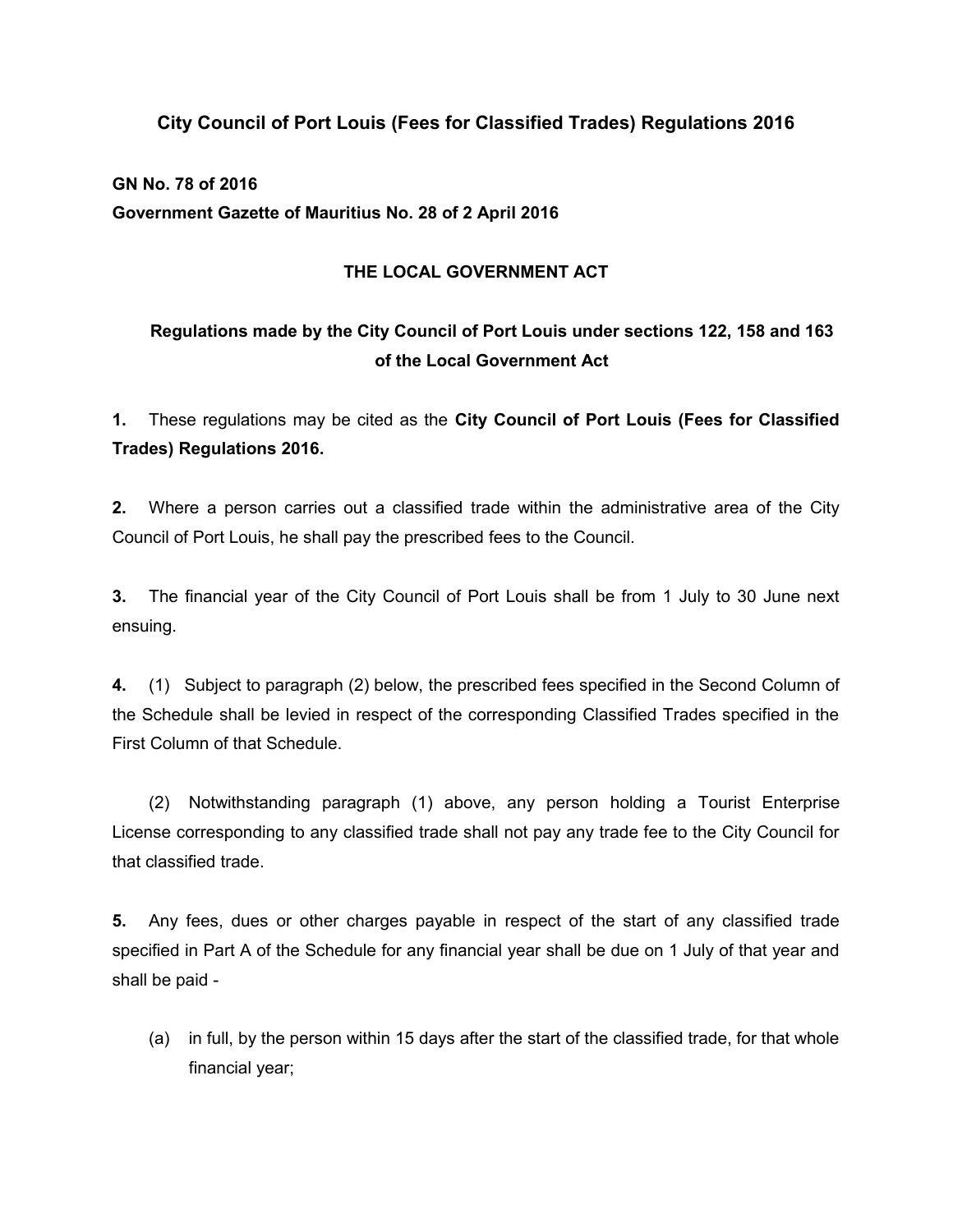(b) thereafter, in respect of every subsequent financial year, in 2 equal installments, the first one on or before 31 July and the second one on or before 31 January next ensuing.

**6.** Any person starting any classified trade specified in Part A of the Schedule, under these regulations between 1 January to 30 June of any financial year, shall pay -

- (a) in one single sum, 50 per cent of the prescribed fees, dues or other charges, within 15 days after the start of the Classified Trade, for that financial year;
- (b) thereafter in respect of every subsequent financial year, the prescribed fees, due on 01 July, in 2 equal installments, the first one on or before 31 July and the second one on or before 31 January next ensuing.

**7.** Where a person is already paying the prescribed fees in respect of a classified trade specified in Part A of the Schedule, the fees leviable in respect of the period 1 January 2016 to 30 June 2016, shall be 50 per cent of the prescribed fees and shall be paid in one single sum, not later than 31 January 2016, and thereafter, in respect of every subsequent financial year, the prescribed fees, due on 1 July, shall be paid in 2 equal installments, the first one on or before 31 July and the second one on or before 31 January next ensuing.

**8.** (1) Any person referred to in regulation 2 carrying a classified trade specified in Part A of the Schedule under these Regulations, may effect an advance payment of the appropriate fee payable for a period of up to three years.

(2) The advance payment specified in paragraph (1) above, shall not apply to economic operators carrying-out activities for which they hold a license of specific duration from a regulated authority and/or for which they hold authorisation for a limited duration.

**9.** A surcharge of 50 per cent shall be levied on any amount not paid within any of the periods specified in regulations 5, 6 and *7.*

**10.** No prosecution in respect of a person's failure to pay the trade Fees, dues and charges, in respect of a classified trade specified in Part A of the Schedule, shall be instituted before the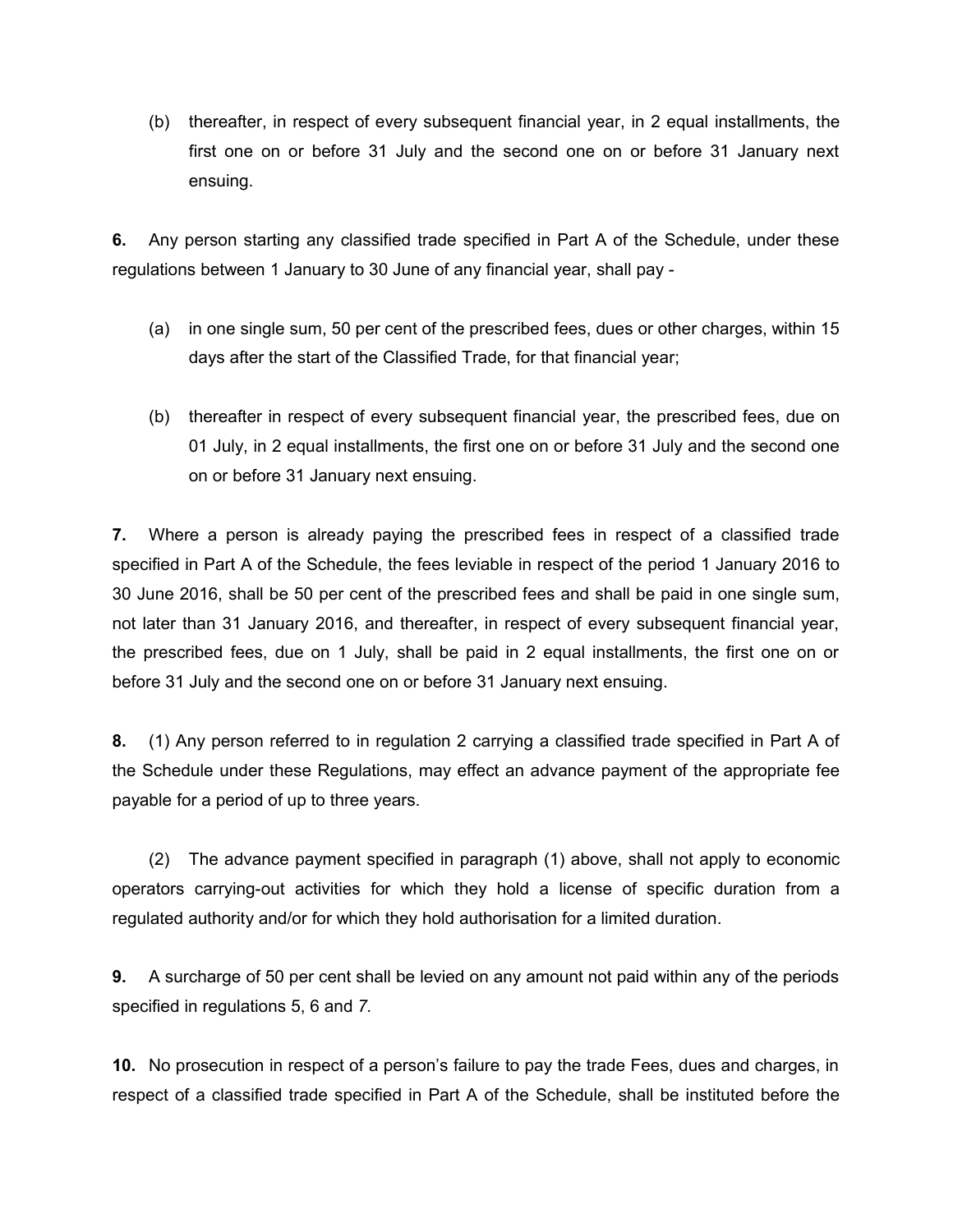expiry of the corresponding periods of payment, as specified in regulations 5(b), 6(b) and 7*,* as applicable.

**11.** Payment of fees for classified trades listed in Parts B and C of the Schedule, shall be payable in full before the start of any of the classified trade.

**12.** Any person who contravenes these regulations shall commit an offence and shall on conviction, be liable to a fine not exceeding 25,000 rupees.

**13.** The City Council of Port Louis (Fees for Classified Trades) Regulations 2014 are revoked.

**14.** These regulations shall be deemed to have come into operation on 1 January 2016.

Made by the City Council of Port Louis on 29 February 2016.

### **SCHEDULE**

### **(Regulations 4, 5, 6, 7, 8, 10 and 11)**

### **CLASSIFIED TRADES**

#### **PART A**

**FEES**

| <b>CLASSIFIED TRADES</b>                        | (Rs)   |
|-------------------------------------------------|--------|
| Agent for Import and Export                     | 6,000  |
| <b>Agent in Animals</b>                         | 2,000  |
| Agent in Land and/or Building, or Estate Agency | 15,000 |
| Agent of a foreign pool promoter                | 20,000 |
| Aluminium/metal welding workshop                | 3,000  |
| Aquaculture (for commercial purposes)           | 7,500  |
| Asphalt plant                                   | 50,000 |
| Assembly of batteries                           | 7,500  |
| Assembly of motor vehicles                      | 3,000  |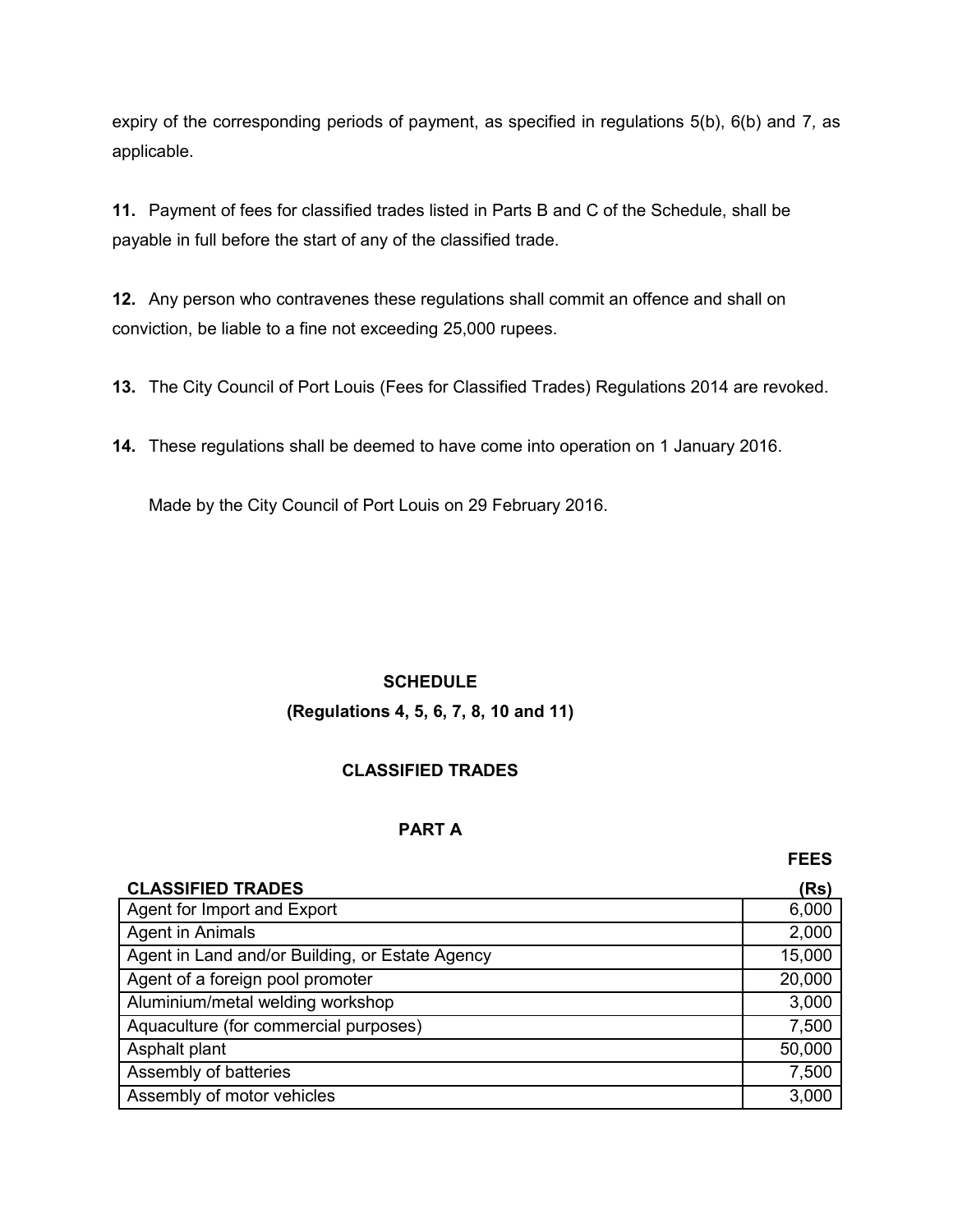| Assurance or Insurance Agency                                                 | 18,000  |
|-------------------------------------------------------------------------------|---------|
| Assurance or Insurance Company                                                | 75,000  |
| Auctioneer keeping auction room                                               | 10,000  |
| Auctioneer keeping no auction room                                            | 4,500   |
| Audiotex service provider                                                     | 7,500   |
| Automotive Workshop employing 10 persons or more                              | 5,000   |
| Automotive Workshop employing less than 10 persons                            | 3,000   |
| <b>Bakery</b>                                                                 | 2,500   |
| Bank (Branch)                                                                 | 75,000  |
| Bank (Main Office)                                                            | 150,000 |
| Beautician/Aesthetician/Bridal make-up artist                                 | 2,000   |
| <b>Beauty Care Centre</b>                                                     | 2,000   |
| Billiard/Pool/Bowling House or Snooker (per table or alley)                   | 2,500   |
| Block/Slab/Tiles/Ceramic making, Stone/Coral crushing and other related       | 50,000  |
| activities employing 10 persons or more                                       |         |
| Block/Slab/Tiles/Ceramic making, Stone/Coral crushing and other related       | 4,500   |
| activities employing less than 10 persons                                     |         |
| <b>Bonded Warehouse</b>                                                       | 30,000  |
| Bookmaker conducting fixed odd betting on any other event or contingency      | 50,000  |
| Bookmaker conducting fixed odd betting on any other event or contingency (for | 50,000  |
| each additional place at which the facilities are provided)                   |         |
| Bookmaker conducting fixed odd betting on football matches played outside     | 50,000  |
| <b>Mauritius</b>                                                              |         |
| Bookmaker conducting fixed odd betting on football matches played outside     | 50,000  |
| Mauritius (for each additional place at which the facilities are provided)    |         |
| Bookmaker conducting fixed odd betting on horse-races at the racecourse       | 150,000 |
| Bookmaker conducting fixed odd betting on horse-races outside racecourse      | 50,000  |
| Bookmaker conducting fixed odd betting on horse-races through remote          | 100,000 |
| communication                                                                 |         |
| Bookmaker conducting fixed odd betting on horse-races through remote          | 50,000  |
| communication in respect of each additional place at which the facilities are |         |
| provided                                                                      |         |
| Bookseller and stationery shops                                               | 3,500   |
| Bottler of liquor                                                             | 30,000  |
| <b>Bread Seller</b>                                                           | 500     |
| Breeder of animals (above 20 heads)                                           | 4,500   |
| <b>Brewer</b>                                                                 | 50,000  |
| <b>Builder of Coach</b>                                                       | 25,000  |
| Bulk Storage of Pesticides and Dangerous Chemicals                            | 15,000  |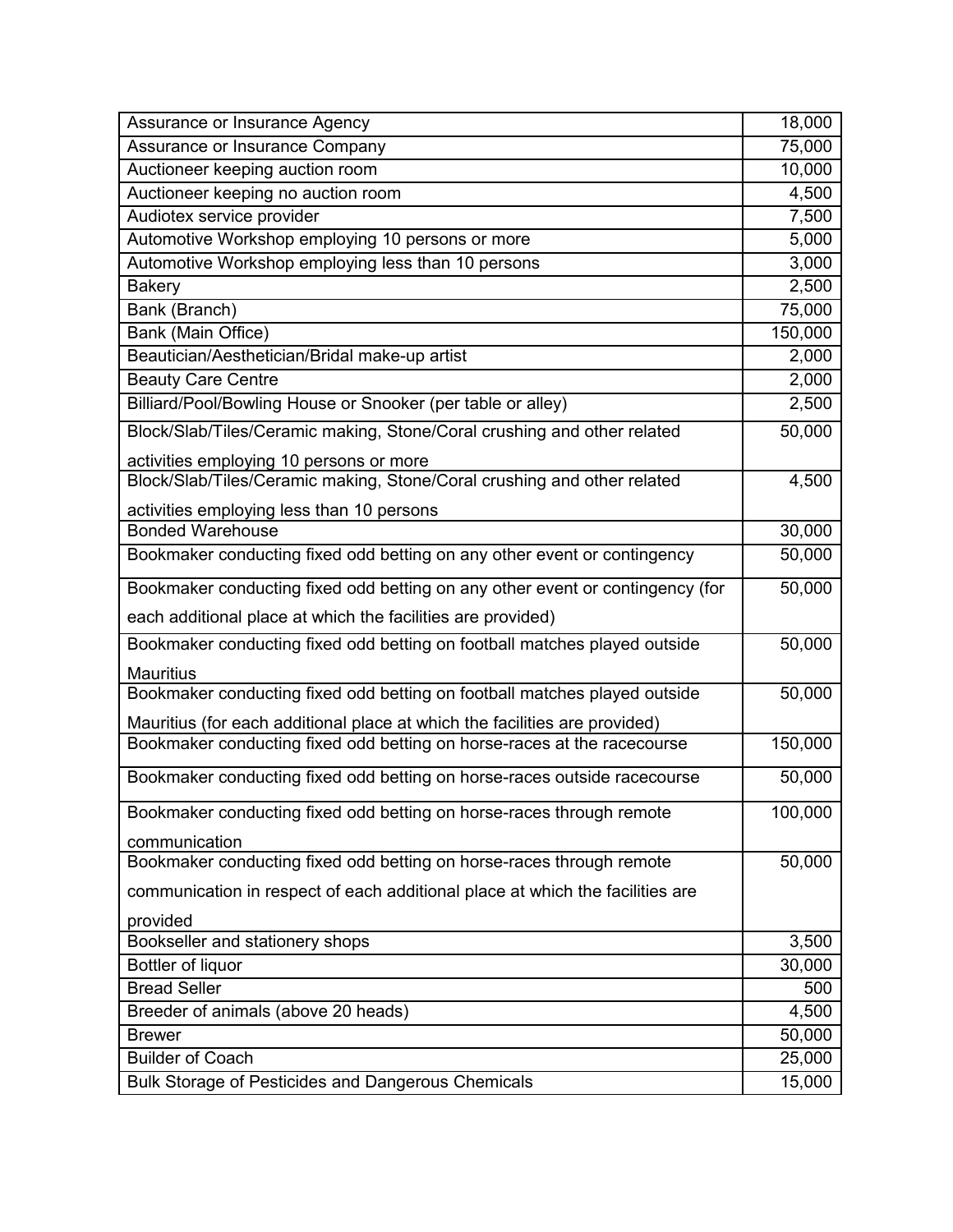| Business and/or Management Consultancy or Professional Service (including            | 20,000  |
|--------------------------------------------------------------------------------------|---------|
| medical and para-medical practitioners and opticians) (firm)                         |         |
| Business and/or Management Consultancy or Professional Service (including            | 7,000   |
| medical and para-medical practitioners and opticians) (Individual)                   |         |
| Call Center/Business Process Outsourcing                                             | 15,000  |
| Casino                                                                               | 300,000 |
| Caterer/Canteen (employing 10 persons or more)                                       | 10,000  |
| Caterer/Canteen (employing less than 10 persons)                                     | 3,000   |
| Caterer (without canteen)                                                            | 2,000   |
| Cinema Hall/Multiplex (per screen)                                                   | 7,500   |
| Cleaning contractor                                                                  | 20,000  |
| Cleaning services (Individual)                                                       | 2,000   |
| Coin-operated Amusement Machine (per machine)                                        | 5,000   |
| Cold Room and Refrigeration Plant for storage and hire only $(0 - 46.45 \text{ m2})$ | 7,500   |
| Cold Room and Refrigeration Plant for storage and hire only (46.46 – 92.90 m2)       | 10,000  |
| Cold Room and Refrigeration Plant for storage and hire only (above 92.90 m2)         | 15,000  |
| Collector                                                                            | 2,500   |
| <b>Computer/ICT Related Activities</b>                                               | 9,000   |
| Computer/ICT related activities (Individual)                                         | 2,000   |
| Contractor for hire of audio equipment/decorative items                              | 4,500   |
| Contractor for hire of construction plants and equipment                             | 7,500   |
| Contractor for hire of scaffolding equipment, tubular tent and accessories           | 7,500   |
| Contractor for leasing/renting of machinery and equipment (other than motor          | 15,000  |
| vehicles)                                                                            |         |
| Contractor of motor vehicles - per motor vehicle                                     | 2,000   |
| Copper/Tin Smith                                                                     | 1,000   |
| Cybercafé                                                                            | 2,500   |
| Day Care Centre/kindergarten                                                         | 3,000   |
| Dealer in autocycles, motor cycles and accessories                                   | 6,000   |
| Dealer in bicycles and bicycles accessories                                          | 3,000   |
| Dealer in commercial and industrial equipment and accessories                        | 9,000   |
| Dealer in electric and electronic appliances and accessories thereof                 | 8,000   |
| Dealer in firearms, ammunitions and accessories                                      | 50,000  |
| Dealer in fishing accessories and other marine equipment                             | 5,000   |
| Dealer in liquor and alcoholic products (wholesale)                                  | 30,000  |
| Dealer in motor vehicles and spare parts                                             | 40,000  |
| Dealer in motor vehicles spare parts and tyres                                       | 10,000  |
| Dealer in pesticides, herbicides, fertilizer and other listed chemical products      | 5,000   |
| Dealer in ready made goods                                                           | 3,500   |
| Dealer in solar water heater                                                         | 7,500   |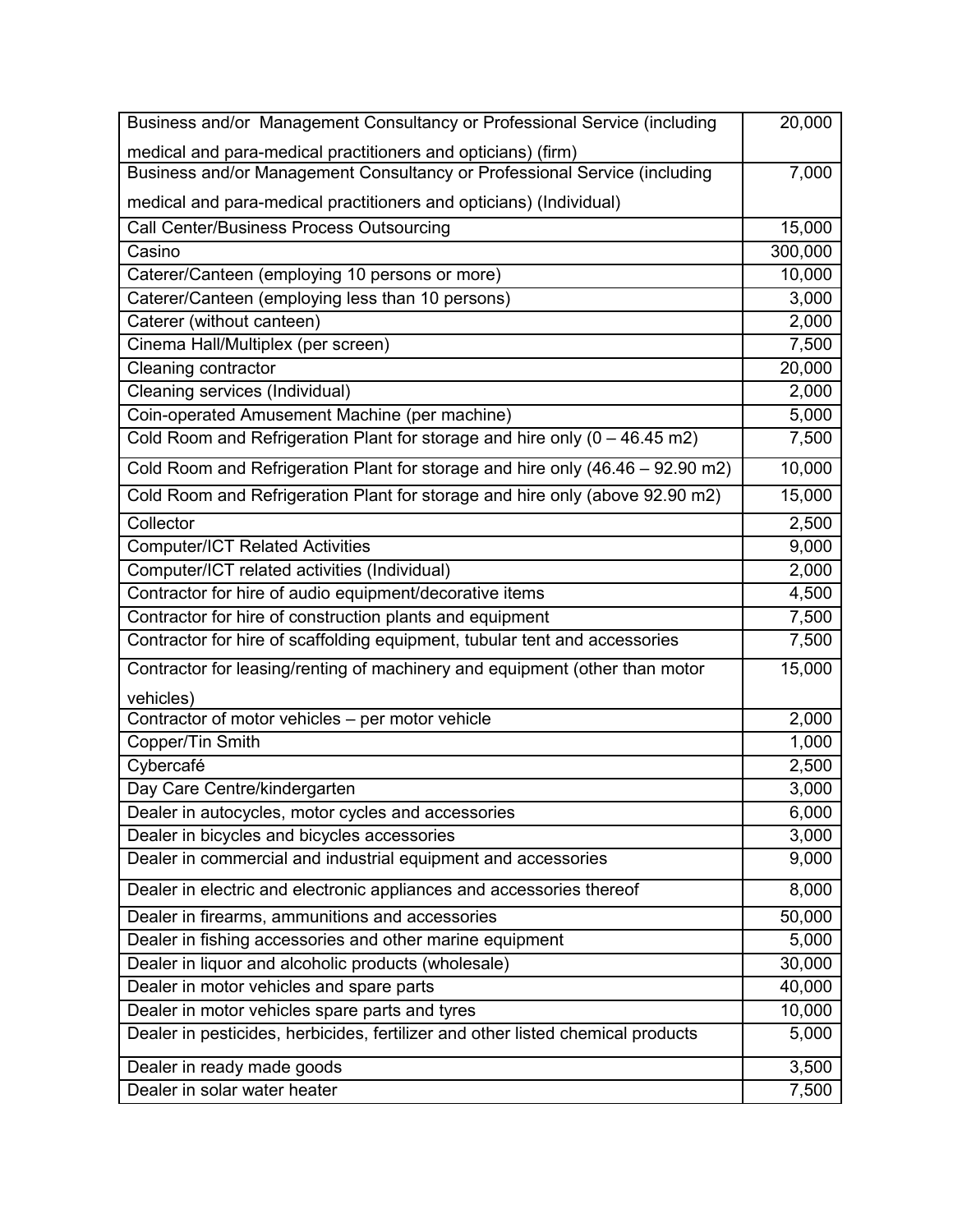| Dental mechanic                                                                | 4,500   |
|--------------------------------------------------------------------------------|---------|
| Distiller/Bottler                                                              | 25,000  |
| Distributor of general merchandise                                             | 3,500   |
| Distributor/Dealer of manufactured tobacco                                     | 25,000  |
| Dock/Wharf owner and/or agent                                                  | 20,000  |
| <b>Driving School</b>                                                          | 6,000   |
| Duty Free Outlet                                                               | 25,000  |
| Engraver, including 'tombaliste'                                               | 500     |
| Establishment for bulk processing, storage and handling of petroleum,          | 50,000  |
| petroleum products, liquid gas, coal and petrol chemical products              |         |
| Establishment for recording/sale/hire of audio, video cassette, compact discs  | 5,000   |
| and other recording/storage devices                                            |         |
| Establishment for the manufacture of paints and other allied products          | 30,000  |
| Exhibition Centre with the right to sell articles exhibited therein by retail  | 7,500   |
| <b>Filling Station</b>                                                         | 12,000  |
| Film making studio                                                             | 5,000   |
| <b>Financing and Lending Agency</b>                                            | 70,000  |
| Firm of Builders and/or Contractors                                            | 25,000  |
| Florist                                                                        | 2,000   |
| Food processing industry (employing 10 persons or more)                        | 20,000  |
| Food processing industry (employing less than 10 persons)                      | 7,500   |
| Formulation and Packing of Pesticides, Herbicides, Fertilizer and other listed | 6,000   |
| chemical products                                                              |         |
| Foundry, smelting plant or metallurgical workshop and galvanizing and          | 10,000  |
| electroplating activities                                                      |         |
| Gaming House "A"                                                               | 40,000  |
| Gaming House "B"                                                               | 30,000  |
| Gaming machine (per machine)                                                   | 6,000   |
| <b>Gas Seller (Retailer)</b>                                                   | 500     |
| Gas Seller (Wholesaler)                                                        | 8,000   |
| General Retailer - Foodstuff and Non Foodstuff                                 | 2,200   |
| Guesthouse (per room)                                                          |         |
| Hardware shop having the right to sell cement and iron and steel bars          | 10,000  |
| Hardware shop not having the right to sell cement and iron and steel bars      | 7,500   |
| Health club, sports centre and/or wellness centre (including gym and spa)      | 2,500   |
| Horse racing organiser                                                         | 250,000 |
| Hotel (per room)                                                               |         |
| Hypermarket                                                                    | 50,000  |
| Importer/Manufacturer/Seller of Gold and Silver wares and other precious       | 6,000   |
| metals and/or stones                                                           |         |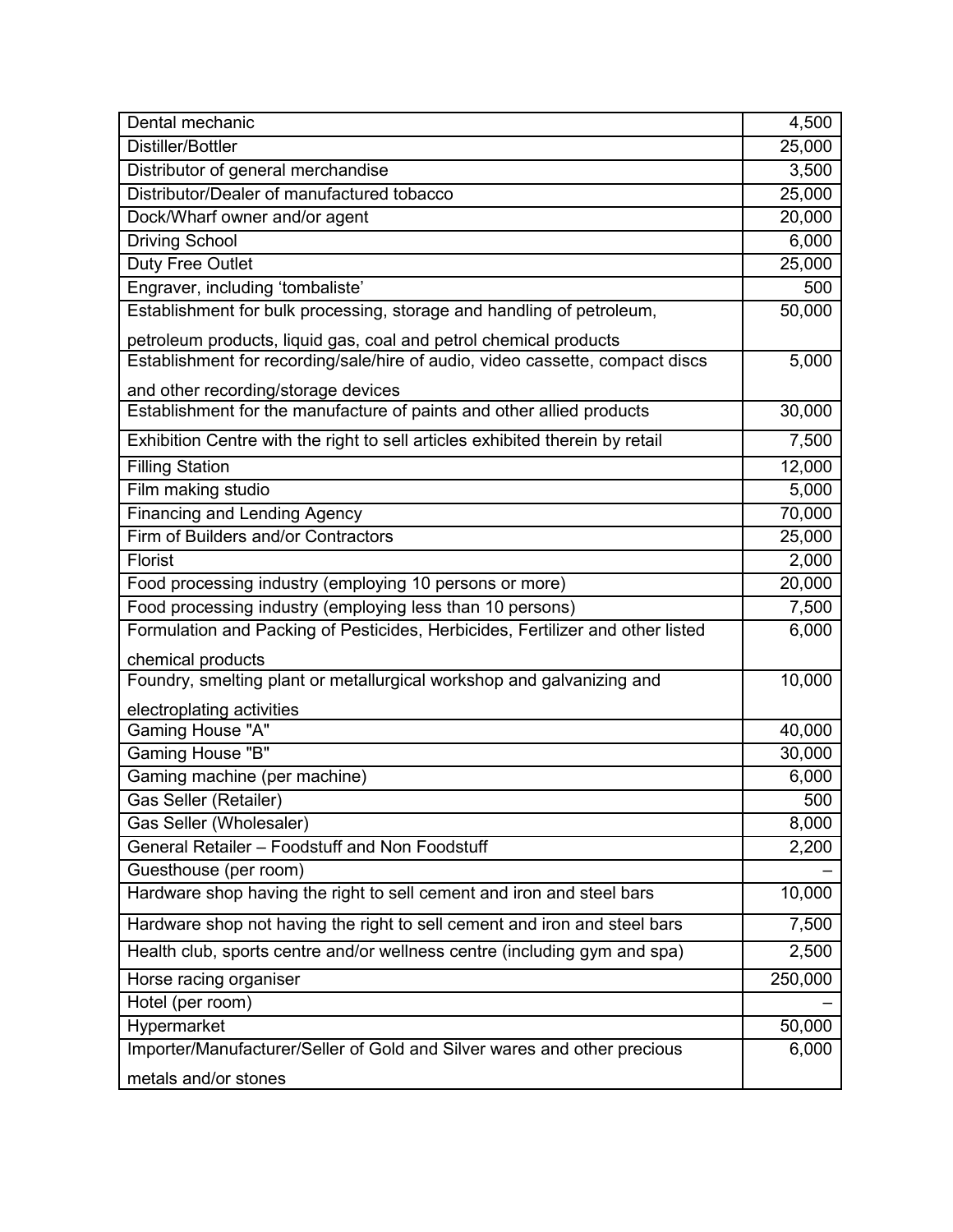| Industry not classified elsewhere in this Part (employing 10 persons or more)   | 10,000 |
|---------------------------------------------------------------------------------|--------|
| Industry not classified elsewhere in this Part (employing less than 10 persons) | 4,500  |
| Job Contractor (Grade A or B)                                                   | 30,000 |
| Job Contractor (Grade C or D or E)                                              | 20,000 |
| Job Contractor (Other than Grade A, B, C, D or E)                               | 5,000  |
| Land Promoter and Property Developer                                            | 40,000 |
| Launderer and Dry Cleaner                                                       | 15,000 |
| Launderette                                                                     | 3,000  |
| Libraries and archives activities                                               | 3,000  |
| Local pool promoter                                                             | 20,000 |
| Maker/Seller of clocks and watches                                              | 700    |
| Manufacturer /Distiller/Bottler of non alcoholic drinks                         | 15,000 |
| Manufacturer and/or Seller of handicraft products (employing I0 persons or      | 6,000  |
| more)                                                                           |        |
| Manufacturer and/or Seller of handicraft products (employing less than 10       | 1,000  |
| persons)                                                                        |        |
| Manufacturer and/or Seller of handicraft products (Individual)                  | 1,000  |
| Manufacturer of alcoholic products                                              | 40,000 |
| Manufacturer of candles (employing 10 persons or more)                          | 10,000 |
| Manufacturer of candles (employing less than 10 persons)                        | 1,000  |
| Manufacturer of candles (Individual)                                            | 1,000  |
| Manufacturer of food items (self employed)                                      | 500    |
| Manufacturer of footwear (employing 10 persons or more)                         | 8,000  |
| Manufacturer of footwear (employing less than 10 persons)                       | 5,000  |
| Manufacturer of footwear (Individual)                                           | 1,000  |
| Manufacturer of furniture and cabinet (employing 10 persons or more)            | 9,000  |
| Manufacturer of furniture and cabinet (employing less than 10 persons)          | 1,500  |
| Manufacturer of island recipe rum                                               | 30,000 |
| Manufacturer of island wine, made-wine, admixed wine, fruit wine, fortified     | 30,000 |
| island wine, fortified fruit wine, vinegar                                      |        |
| Manufacturer of mattresses                                                      | 10,000 |
| Manufacturer of salt                                                            | 5,000  |
| Manufacturer of soap and detergents                                             | 10,000 |
| Manufacturer of spirit cooler                                                   | 10,000 |
| Manufacturer of toilet requisites                                               | 7,000  |
| Manufacturer of wax blends and liquid polish                                    | 7,000  |
| Manufacturer of wine, fortified wine and vinegar                                | 7,500  |
| <b>Matrimonial Agency</b>                                                       | 4,500  |
| <b>Medical Clinic</b>                                                           | 40,000 |
| Medical Laboratory (including outlets)                                          | 5,000  |
| Merchant/Wholesale dealer                                                       | 10,000 |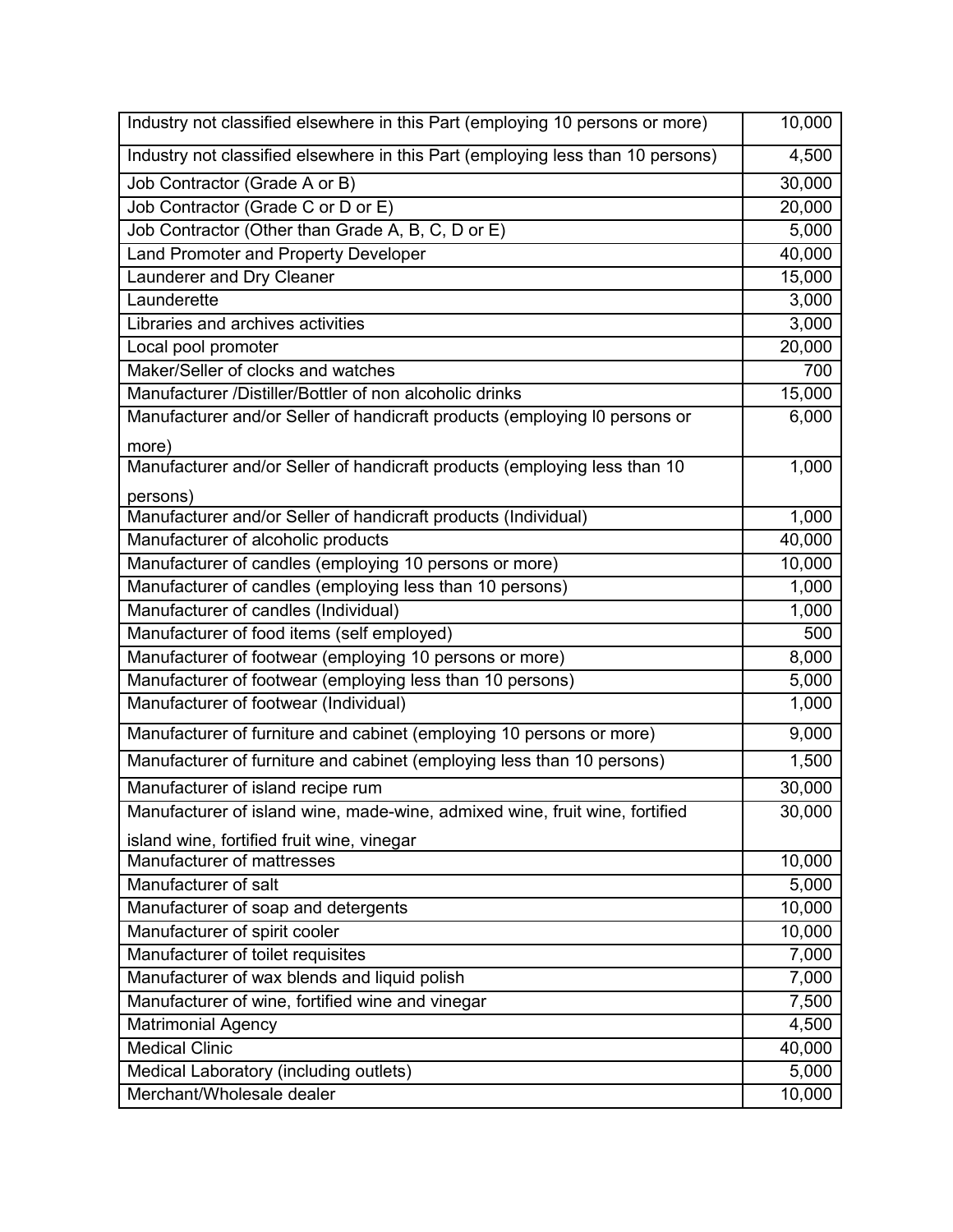| <b>Mirror Manufacturer</b>                                              | 8,000   |
|-------------------------------------------------------------------------|---------|
|                                                                         |         |
| <b>Modeling Agency</b>                                                  | 3,000   |
| Money changer and/or lender                                             | 25,000  |
| Multi-purpose hall, including wedding hall                              | 9,000   |
| <b>Museum/Art Gallery</b>                                               | 3,000   |
| Nightclub                                                               |         |
| Oil manufacturing and/or related processing activities                  | 30,000  |
| Operating aquarium displaying fish or marine animals for public viewing |         |
| Operating rental agency for bus, including minibus                      |         |
| Operating rental agency for car                                         | 2,500   |
| Operating travel agency                                                 |         |
| Operation of landfills                                                  | 100,000 |
| Operator of dart games (per board)                                      | 25,000  |
| Operator of Mauritius National Lottery                                  | 100,000 |
| Organiser of other lotteries                                            | 10,000  |
| Organiser of trade/commercial fair                                      | 30,000  |
| Owner of bus for public transport (per bus)                             | 800     |
| Owner of fishing business including banian                              | 2,000   |
| Owner of goods vehicle (Carrier's 'B') (per vehicle)                    | 800     |
| Owner of towing services (per vehicle)                                  | 5,000   |
| Packing enterprise of foodstuff and/or non foodstuff                    | 2,000   |
| Packing enterprise of foodstuff and/or non-foodstuff (Individual)       | 1,000   |
| Paid parking spaces for motor vehicles (per slot)                       | 1,500   |
| Panel beating and/or paint workshop                                     | 2,000   |
| Pastry shop/manufacturer                                                | 2,000   |
| Pastry shop/manufacturer (Individual)                                   | 500     |
| Pest control service provider                                           | 2,000   |
| Petroleum refinery                                                      | 5,000   |
| Photographer/Cameramen/Photo Studio                                     | 2,000   |
| <b>Plant Nursery</b>                                                    | 1,000   |
| Poultry pen - 25 to 500 birds                                           | 3,000   |
| Poultry pen - 501 to 5000 birds                                         | 15,000  |
| Poultry pen - above 5000 birds                                          | 25,000  |
| Power plant                                                             | 75,000  |
| Printing industry (employing 10 persons or more)                        | 4,500   |
| Printing industry (employing less than 10 persons)                      | 2,500   |
| Printing services (Individual/Homebased)                                | 1,000   |
| <b>Private Club</b>                                                     | 4,000   |
| Private enterprise offering courier service                             | 5,000   |
| Private Radio/Television broadcasting                                   | 12,000  |
| Private security service provider                                       | 15,000  |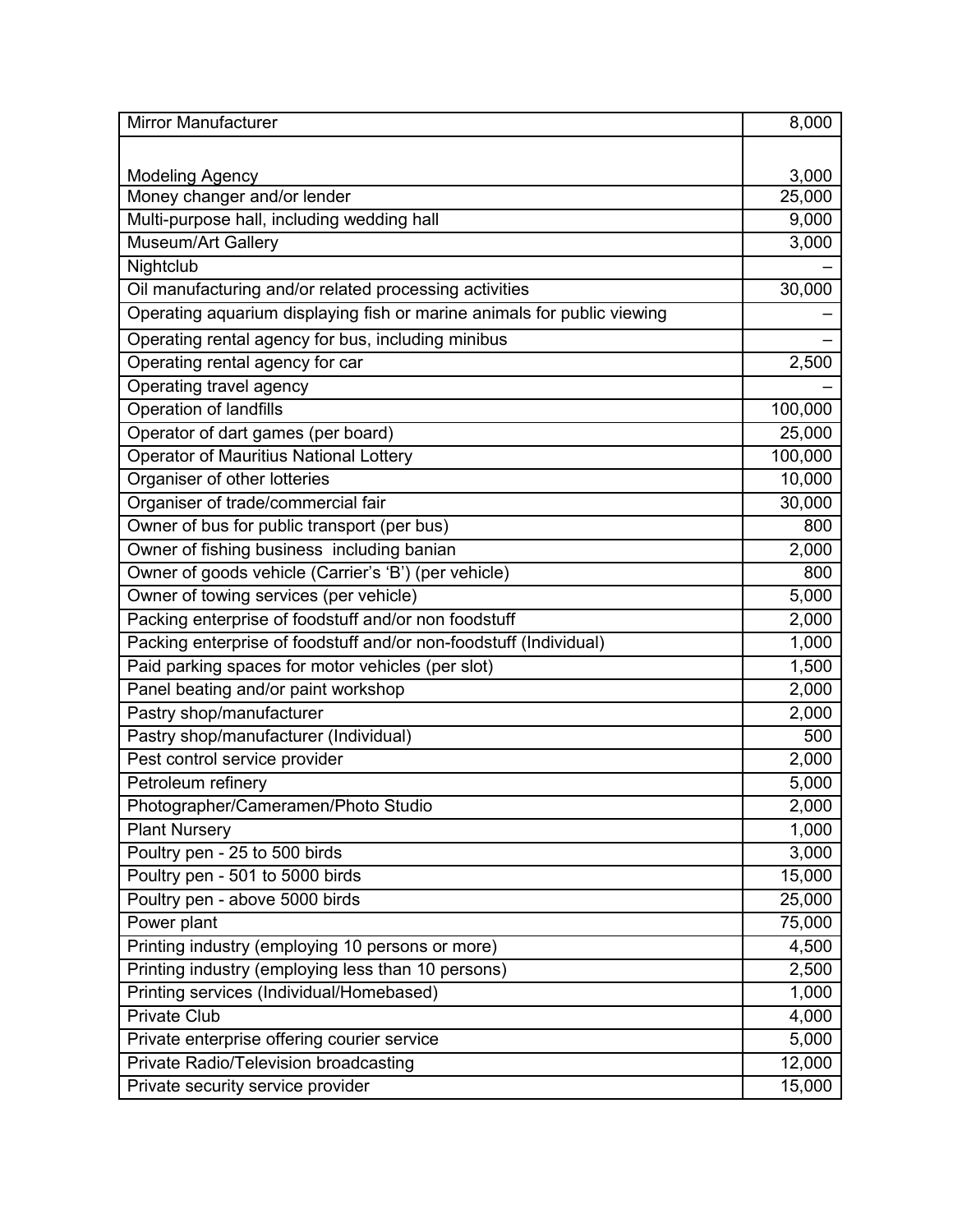| Pub                                                                            |         |
|--------------------------------------------------------------------------------|---------|
| Pulp and paper manufacturer                                                    | 9,000   |
| Recycling plant enterprise                                                     | 7,000   |
| Registered office of company                                                   | 6,000   |
| Repair/Assembly for repair of bicycles and motorcycles                         | 1,000   |
|                                                                                |         |
| <b>Residential Care Homes</b>                                                  | 8,000   |
| Restaurant (excluding liquor and other alcoholic beverages) with entertainment |         |
| Restaurant (excluding liquor and other alcoholic beverages) without            |         |
| entertainment                                                                  |         |
| Restaurant (including liquor and other alcoholic beverages) with entertainment |         |
| Restaurant (including liquor and other alcoholic beverages) without            |         |
| entertainment                                                                  |         |
| <b>Retail Pharmacy</b>                                                         | 7,000   |
| Retailer of beer and alcoholic beverages                                       | 5,000   |
| Retailer of liquor and alcoholic products - Casino or Gaming House             | 10,000  |
| Retailer of liquor and alcoholic products - Hotel and Guest House              |         |
| Retailer of liquor and alcoholic products - off                                | 5,000   |
| Retailer of liquor and alcoholic products - on and off                         | 8,000   |
| Retailer of liquor and alcoholic products - Private Club                       |         |
| Retailer of liquor and alcoholic products - Restaurant                         |         |
| Retailer of liquor and alcoholic products - Night club                         |         |
| Rock/Stone/Coral/Sand quarry                                                   | 75,000  |
| Sawmill                                                                        | 5,000   |
| Scavenging contractor                                                          | 40,000  |
| School Bus Operator (per vehicle)                                              | 800     |
| Screen printing/serigraphie                                                    | 1,200   |
| Seller of food stuff and non food stuff (mobile), except on public beaches     | 800     |
| Seller of fruits/vegetables                                                    | 500     |
| Seller of milk/milk products                                                   | 300     |
| Seller of poultry, meat, fish and allied products                              | 2,000   |
| Seller of traditional medicines/Ayurvedic products                             | 500     |
| Ship chander - Liquor and alcoholic products                                   | 10,000  |
| Shoe mender                                                                    | 200     |
| Showroom                                                                       | 6,000   |
| Skating/Karting centre                                                         | 4,000   |
| Store and warehouse (between 50-100m2)                                         | 10,000  |
| Store and warehouse (less than 50m2)                                           | 4,000   |
| Store and warehouse (more than 100m2)                                          | 25,000  |
| Sugar factory or refinery                                                      | 100,000 |
| Supermarket                                                                    | 25,000  |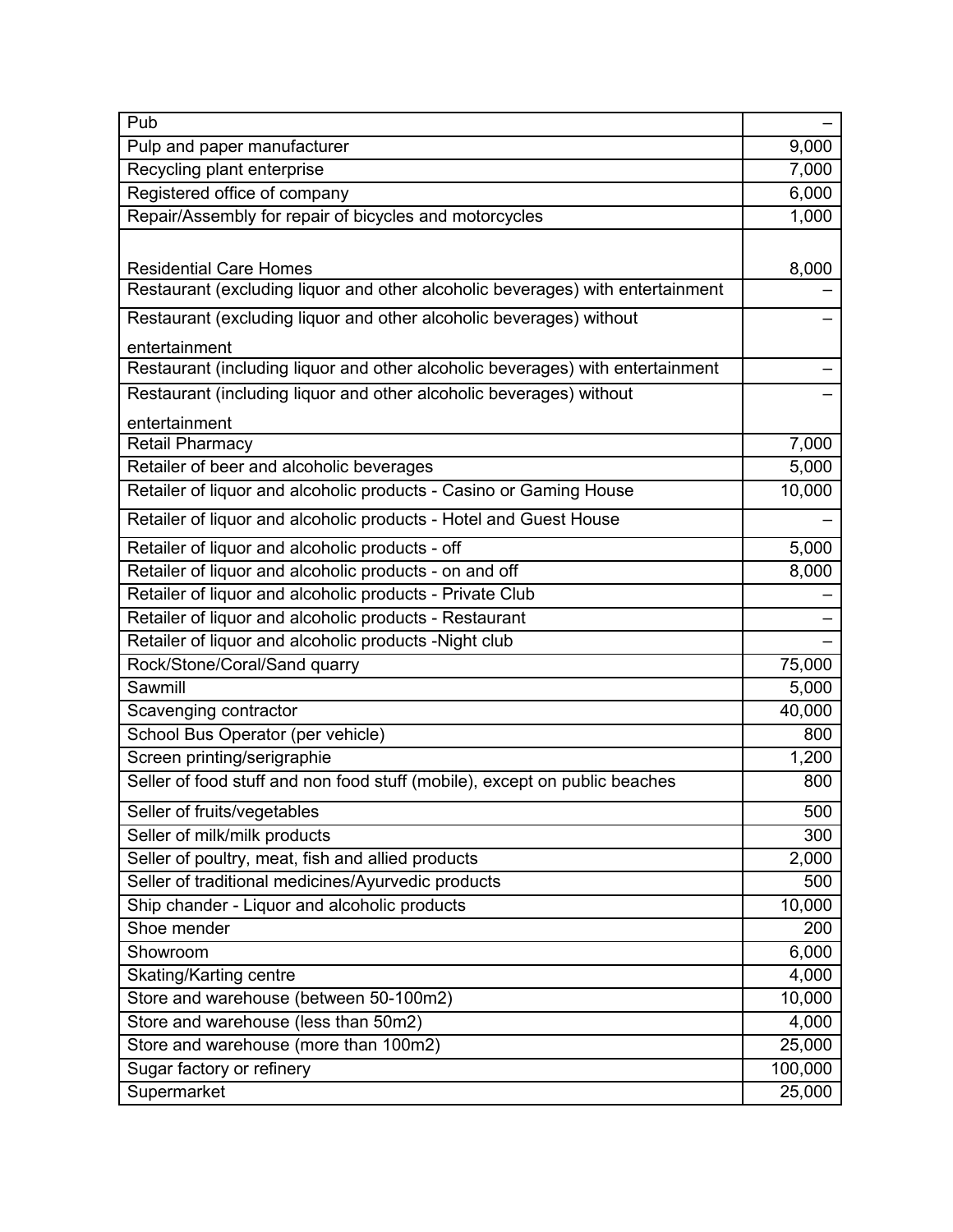| Sweepstake organiser                                                               | 10,000    |
|------------------------------------------------------------------------------------|-----------|
| Table d'hote                                                                       |           |
| Tailor (employing 10 persons or more)                                              | 4,000     |
| Tailor (employing less than 10 persons)                                            | 500       |
| Tailor (Individual/Homebased)                                                      | 300       |
| Tannery and leather finishing establishment                                        | 18,000    |
| Taxi/Carrier A (per Taxi)                                                          | 500       |
| Telecommunications and related activities                                          | 100,000   |
|                                                                                    |           |
| Textile industry with or without spinning, weaving, washing, knitting, bleaching,  | 7,000     |
| dyeing and printing (employing less than 50 persons)                               |           |
| Textile industry with or without spinning, weaving, washing, knitting, bleaching,  | 30,000    |
| dyeing and printing (employing more than 150 persons)                              |           |
| Textile industry, with or without spinning, weaving, washing, knitting, bleaching, | 15,000    |
| dyeing and printing (employing 50 to 150 persons)                                  |           |
| Timber dealer, processing and storage                                              | 7,000     |
| Totalisator operator at the racecourse                                             | 1,500,000 |
| Totalisator operator conducting bets through remote communication (in respect      | 50,000    |
| of each place of business)                                                         |           |
| Totalisator operator conducting foreign race inter-racecourse totalisator betting  | 50,000    |
| Totalisator operator conducting local race inter-totalisator betting               | 50,000    |
| Totalisator operator outside the racecourse (in respect of each place of           | 50,000    |
| business)                                                                          |           |
| Totalisator operator per terminal                                                  | 10,000    |
| Tour operator service                                                              |           |
| Tourist Residence (per room)                                                       |           |
| Undertaker                                                                         | 1,000     |
| Upholsterer                                                                        | 1,500     |
| Upholsterer (Individual/Homebased)                                                 | 1,000     |
| Victualler                                                                         | 2,500     |
| Washing of vehicles                                                                | 2,500     |
| <b>Wholesale Pharmacy</b>                                                          | 15,000    |
| Wild game farming/stalking                                                         | 45,000    |
| Workshop for repair of chemical appliances, refrigerators and other electrical,    | 2,000     |
| mechanical appliances                                                              |           |
| Workshop for repair/assembly of computers and other electronic and electrical      | 2,000     |
| appliances                                                                         |           |
| Workshop for repair/assembly of computers and other electronic and electrical      | 1,000     |
| appliances (Individual)                                                            |           |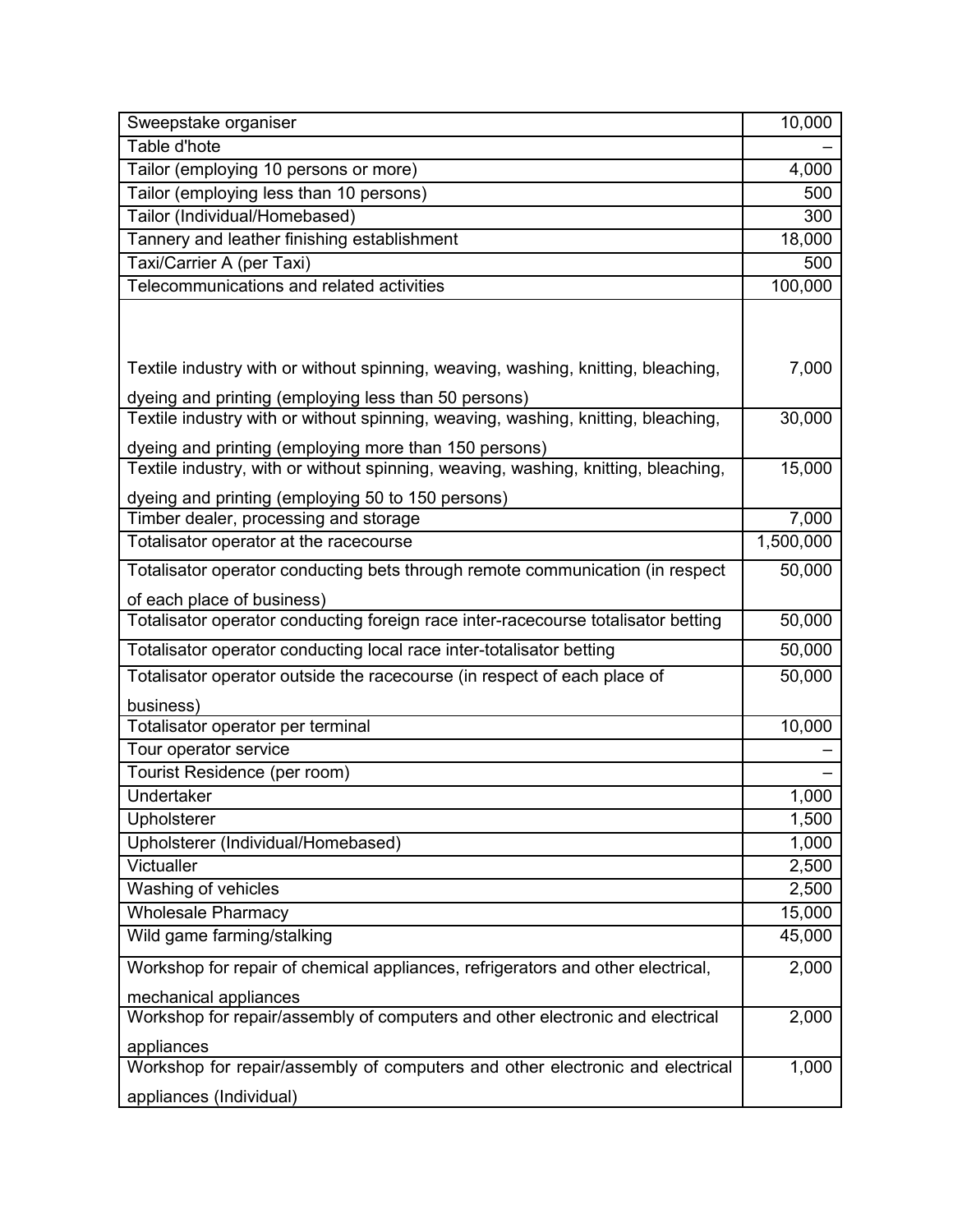| Workshop for vulcanization, retreading and repair of tyres and wheel balancing | 3,000  |
|--------------------------------------------------------------------------------|--------|
| Workshop not elsewhere classified                                              | 2.000  |
| X-Ray and Scan Centre                                                          | 12.000 |

### **PART B**

| <b>CLASSIFIED TRADES</b>                                                           | Fees (Rs) |
|------------------------------------------------------------------------------------|-----------|
| Circus or fun fair                                                                 | 1,500     |
| Installation of electric motor or engine -                                         |           |
| (a) of more than $186.4W$ but not more than $1491.4W$ ;                            | 250       |
| (b) of more than 1491.4W but not more than 2982.8W;                                | 300       |
| (c) of more than 2982.8W but not more than 3728.5W;                                | 500       |
| (d) of more than 3728.5W but not more than 7457W;                                  | 900       |
| (e) of more than 7457W but not more than 11,185.5W;                                | 2,000     |
| (f) of more than 11,185.5W but not more than 18,642.5W;                            | 3,000     |
| (g) of more than 18,642.5W                                                         | 7,000     |
| Merry-go-round (outside a circus or fun fair), driven by man-power per             |           |
| installation                                                                       | 550       |
| Merry-go-round (outside a circus or fun fair) power driven, per installation       |           |
| (exclusive of fee for installation of motor)                                       | 1,100     |
| Montagnes-russes (outside a circus or fun fair) per installation                   | 1,500     |
| Occasional activities -                                                            |           |
| (a) organisation of fun fair (per day);                                            | 500       |
| (b) organisation of game of darts in fancy fair (per day);                         | 500       |
| (c) organisation of game of darts within the precincts of a race course (per       |           |
| stand per day);                                                                    | 500       |
| (d) organisation of game of skills (other than darts) in fancy fairs and within    |           |
| the precincts of a race course (per stand per day);                                | 500       |
| (e) organisation of Public Entertainment Events (per day);                         | 1,000     |
| (f) sale of articles during fairs (per stall per day);                             | 500       |
| (g) sale of articles during festivities and end of year festivities (per stall per |           |
| $day)$ ;                                                                           | 500       |